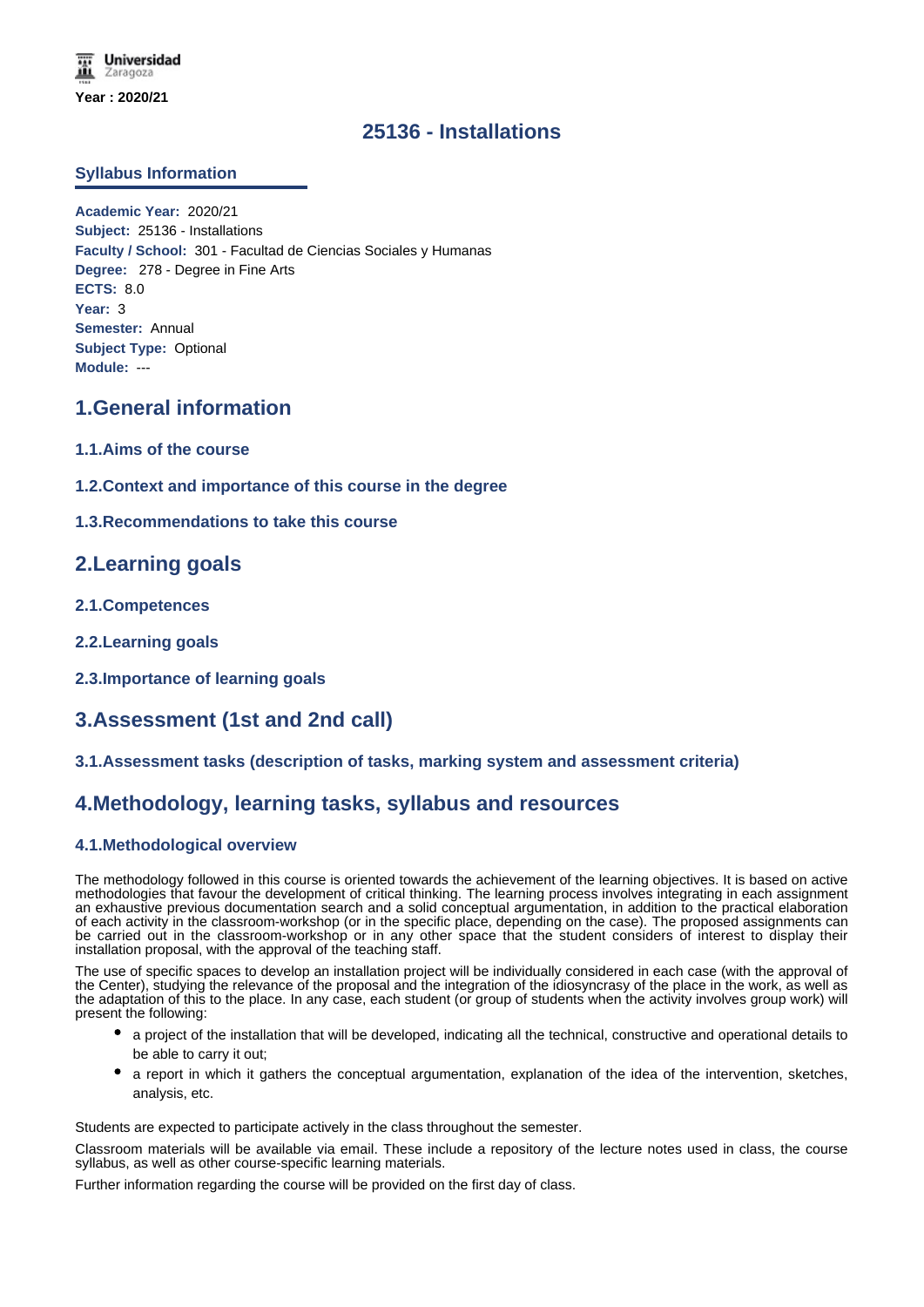### **4.2.Learning tasks**

This is a 8 ECTS course organized as follow:

[Theoretical tasks: 2 ECTS]

- **Introductory activities**. Log on and course presentation.
- **Lectures**. Teacher's presentation of the contents of study, theory bases and/or guidelines of the assignments, activities or projects that students should carry out.
- **Seminars**. Complementary activities oriented to work on specific aspects that allows to deepen into the lecture's contents.
- **Case studies**. Analysis and discussion of concrete creative and research processes.

[Practical tasks: 6 ECTS]

- **Workshops**. Case studies. Analysis and oral presentation, discussion of concrete creative and research processes. Reports.
- **Assignments**. The student, individually, will create a documentary about the creative process carried out, aiming at the construction of personal discourse (totally dependent on the implementation and work/personal project). It is an autonomous activity based on gathering information, reading and management of reference sources, workshop work, writing, defence, etc.
- **Group tutorials**. Guidance, analysis and evaluation of the course activities and of the students' learning process. The syllabus topics work as a catalog to recognize problems from the workshops and class sessions.
- **Oral presentation and defence**. Presentation to the class of the assignments, with special attention to the criteria of choice, the embodiment of the assimilated and developed learning, based on: the foundation, conceptual and artistic argumentation, and the contextualization of the personal discourse.
- **Internship/Field work**. Study outputs, conferences, exhibitions, workshops, etc. (notes, sketches).

### **4.3.Syllabus**

Students should take into account the following items for the creation of personal artistic projects : SITE · THINGS · BODY · MODES · TIME.

The course will address the following topics:

#### **Topic 1. What? How?**

- Spatial and temporal dimension
- Body situation, habitability and interaction dimension
- Morphological, semantic and grammatical dimension
- The limits of the project
- The heterogeneity of the procedures and the significant unity

#### **Topic 2. Where? When?**

- Physical space. Real/Virtual space. Social space. Politic space.
- The practice of installation
- Installations and interventions
- Frameworks, areas, contexts
- Occupation and interaction strategies

#### **Topic 3. Who? What for? Why?**

- The installation as a debate, new borders and territories
- The experience of dissolution and dematerialization

### **4.4.Course planning and calendar**

The course includes the following learning tasks:

[80 hours of teaching sessions, 3 hours per week]

- Lectures: lectures, seminars, work presentations, oral presentations, and discussions.
- Practice sessions: workshops, case studies, simulations, exhibition projects, field works and visits.
- Tutorials.
- Assessment tasks.

[120 hours autonomous work]